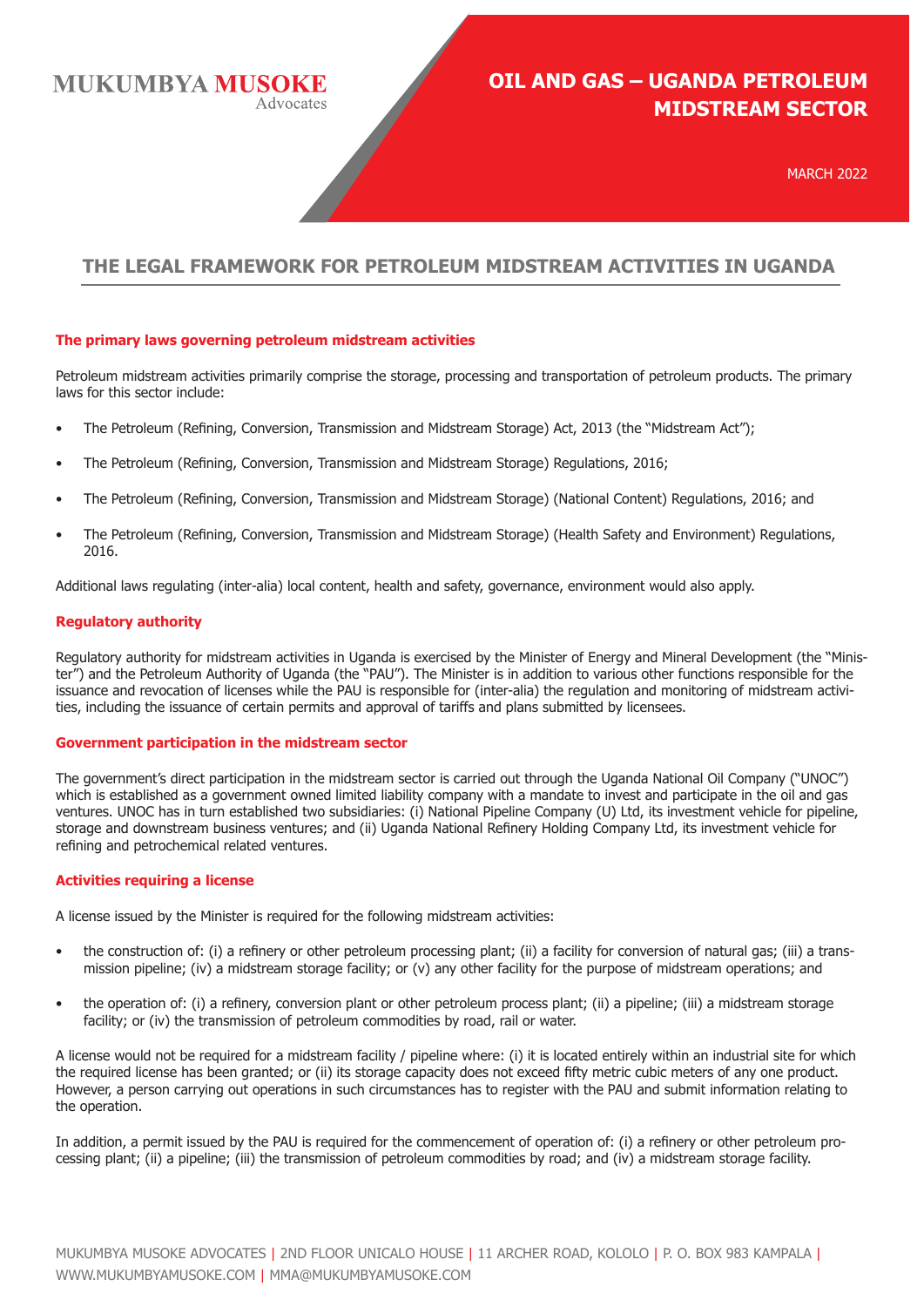#### **Sanctions for conducting activities without a license**

A natural person who carries out the above activities without a license is liable on conviction to a fine of two billion Uganda shillings or imprisonment not exceeding ten years or both. A company is liable on conviction to a fine not exceeding four billion Uganda shillings.

#### **Application for a license**

The application may be made by one person or two or more persons jointly in writing to the Minister. Where two or more people are the applicants, the agreement made pursuant to the joint operation shall be submitted along with the application to the Minister. The application would include information on various corporate, technical and commercial aspects of the applicant and the project.

The Minister is required to cause a notice of the application to be published in the Gazette and in at least one national newspaper of wide circulation in Uganda, within forty-five days after receiving the application for a license. The Minister may thereafter in consultation with the PAU and with the approval of Cabinet grant the license.

#### **Grounds for rejection of an application for a license**

An application for a license may be rejected by the Minister on grounds of failure of an applicant to submit all the required information or failure of an application to meet the requirements. Where an application is rejected, the Minister is required to notify the applicant in writing within thirty days of the rejection, stating the grounds for rejection.

#### **Performance security and insurance**

An applicant for a license to construct and operate a facility would be required to provide the following within ninety days of being granted a license:

- a performance bond of ten percent of the total capital expenditure and if the total capex exceeds one billion United States dollars, the value of the bond shall by capped at ten percent of one billion United States dollars; or
- other forms of security approved by the Minister for the performance and observance of his or her obligations to which the license maybe subject, which may include: (i) a cash deposit in an escrow account operated by the Government of the Republic of Uganda and the licensee depositing the bond; or (ii) a bank guarantee and any other form of credit support as maybe agreed under an agreement entered into.

The licensee would also be required to take out the necessary insurance policy as approved by the Minister. The law further provides that the licensee would at all times, keep the Republic of Uganda indemnified against any claims that may be made against the Government by reason of anything done by the licensee.

#### **Duration of license**

A license to construct a midstream operations facility is issued for an initial period of five years or such further period as the Minister may determine. A license to operate a midstream operations facility would be ordinarily issued for a period of twenty years, followed by renewable periods of five years.

#### **Deadline for commencement of activities**

The licensee is required to commence activities related to the license within six months of issuance of the license. Where the licensee does not commence activities related to the license within the said period, the right to the license is deemed to have lapsed, unless the licensee demonstrates to the satisfaction of the Minister that the delay is not due to the fault of the licensee.

The Minister may, for reasons that he or she thinks sufficient, by notice served on the licensee: (i) extend the time within which to commence activities related to the license; or (ii) direct the licensee to commence activities related to the license within a period specified in the notice.

# **Renewal of a license**

An application for renewal of a license must be made to the Minister six months before expiry of the license. The Minister shall not renew a license where the licensee has violated a provision of the Midstream Act or a condition of the license. Renewal of a license is for periods of five years.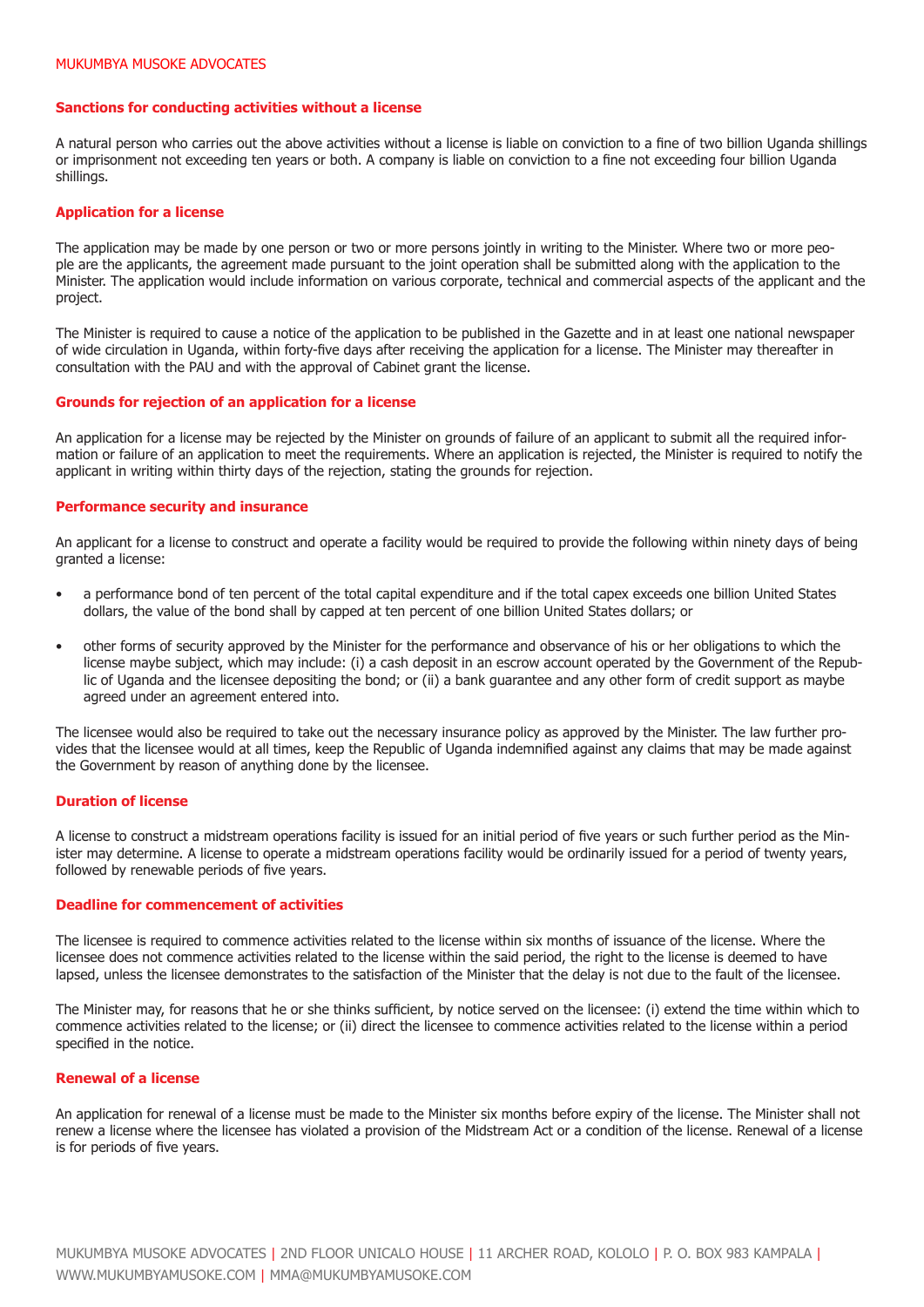#### **Transfer a license**

The written approval of the Minister is required for a licensee to transfer or lease of a license, the licensee's works or any interest therein. Transfer of a license would include the acquisition of control of the licensee. To grant such approval, the Minister has to be satisfied of the legal and technical capacity, competence and financial strength of the transferee.

The Minister is required not to unreasonably withhold consent to an application to transfer a license unless he or she has reason to believe that the public interest or safety is likely to be prejudiced by the transfer.

#### **Creation of security over a license**

A licensee may with the prior approval of the Minister (in consultation with the PAU), use a license or any interest therein as security for the financing of operations prescribed in a license. Where the Government requires removal of a facility, any lien, charge or encumbrance on the facility shall lapse.

#### **Execution of licensee's works by third party**

A licensee is required to obtain the written approval of the Minister to enter into any agreement for: (i) the amalgamation of his or her works with those of any other person or corporation; or (ii) the operation of his or her works by any other person or corporation.

#### **Grounds for suspension or cancellation of a license**

A license may be suspended or cancelled by the Minister in event of the following:

- if the licensee is adjudged bankrupt or enters into any agreement or scheme of composition with his or her creditors or takes advantage of any law for the benefit of debtors; or
- where the licensee is a body corporate, an order is made or a resolution is passed winding up the affairs of the body corporate, except where the winding up is for the purpose of: (i) amalgamation and the Minister has consented to the amalgamation; or (ii) reconstruction and the Minister has been given notice of the reconstruction.

#### **Process of cancellation of a license**

Where a licensee is in default, the Minister may, in consultation with the PAU and with the approval of Cabinet, by notice in writing served on the licensee, suspend or cancel the license. The Minister is required to inform Parliament of the suspension or cancellation of the license within fourteen days of service of the notice.

The licensee would not be treated as in default unless the Minister has served on the licensee a notice in writing giving the particulars of any default complained of and the licensee has not within a reasonable time specified in the notice remedied the default, or where the default cannot be remedied, offered to the Minister in respect of the default adequate compensation.

Where the license is held by two or more persons, the license may not be cancelled if one of the licensees satisfies the Minister that he or she is willing and is able to carry out the duties and obligations under the license.

#### **Decommissioning and cessation of operations**

A licensee that intends to decommission a plant is required to submit to the PAU, a decommissioning plan to the PAU: (i) before a license to install and operate a midstream facility expires or is surrendered; or (ii) before the use of a midstream facility is terminated permanently.

Where a license is terminated or revoked or expires, the licensee would be immediately required to deliver to the PAU in a format acceptable to it: (i) all records and data which the licensee maintained with respect to the license; (ii) all plans, maps, and technical designs of facilities which were prepared by or on the instruction of the licensee; (iii) all tapes, diagrams, profiles and charts which were prepared by the licensee; and (iv) such other documents as the PAU, may, by notice given to the licensee, require him or her to deliver.

#### **Liability for environmental damage from midstream operations**

The licensee is liable for pollution damage from midstream operations without regard to fault. The liability of the licensee may be reduced where it is demonstrated that an inevitable event of nature, act of war, exercise of public authority or a similar force majeure event has contributed to a considerable degree to the damage or its extent under circumstances which are beyond the control of the licensee.